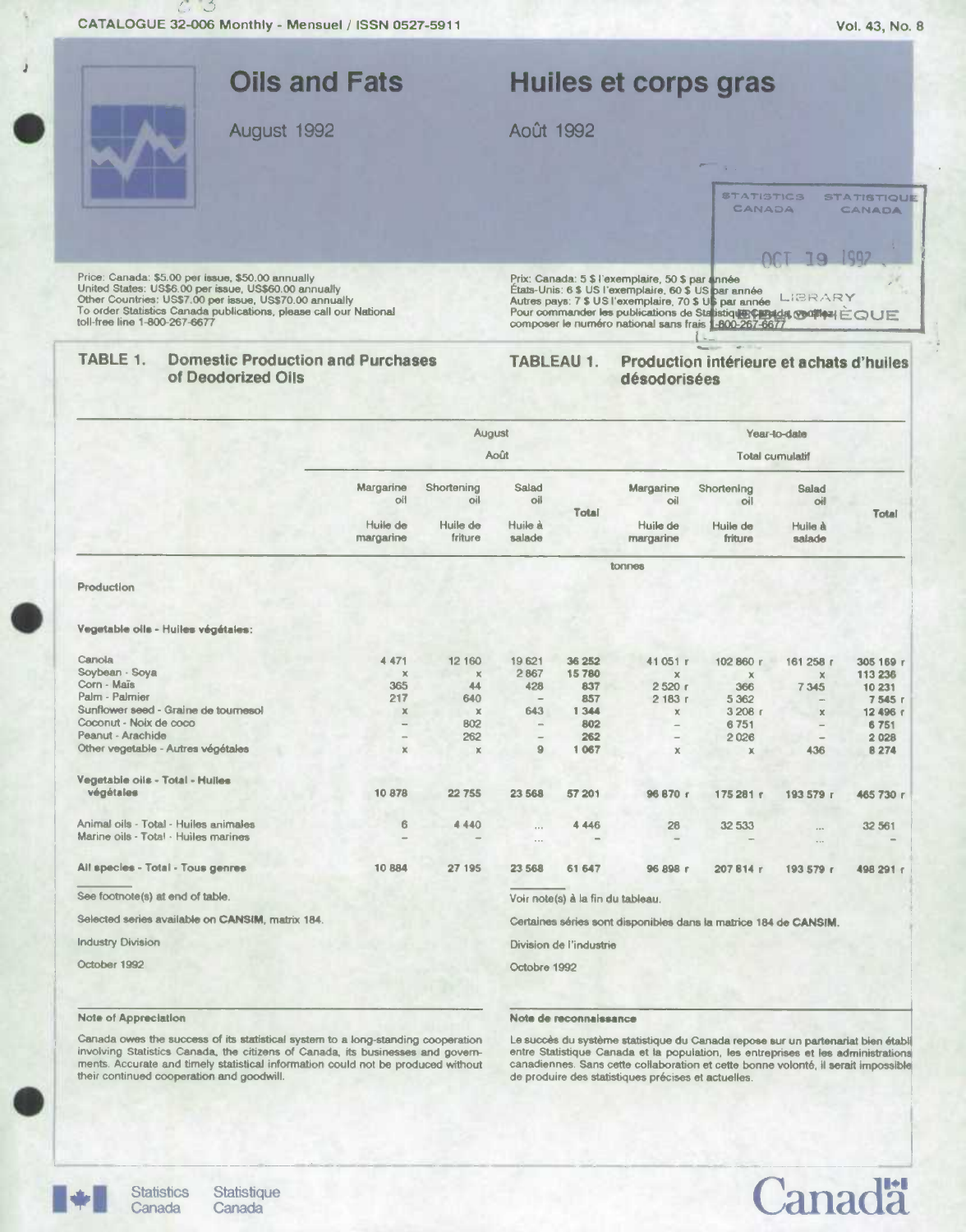### TABLE 1. **Domestic Production and Purchases of Deodorized Oils - Concluded**

#### Production intérieure et achats d'huiles **TABLEAU 1.** désodorisées - fin

|                                                                                     |                                           | August                                   |                                   |             | Year-to-date                              |                                          |                                          |              |  |
|-------------------------------------------------------------------------------------|-------------------------------------------|------------------------------------------|-----------------------------------|-------------|-------------------------------------------|------------------------------------------|------------------------------------------|--------------|--|
|                                                                                     |                                           | Août                                     |                                   |             |                                           | <b>Total cumulatif</b>                   |                                          |              |  |
| <b>CONTROLL</b><br><b>CONTRACTOR</b><br><b>ACTIVITY</b><br><b>COLARA</b>            | Margarine<br>oil<br>Huile de<br>margarine | Shortening<br>oil<br>Huile de<br>friture | Salad<br>oil<br>Huile à<br>salade | Total       | Margarine<br>oil<br>Huile de<br>margarine | Shortening<br>oll<br>Huile de<br>friture | <b>Salad</b><br>oil<br>Huile à<br>salade | Total        |  |
|                                                                                     |                                           |                                          |                                   |             |                                           |                                          |                                          |              |  |
| Purchases of Canadian deodorized<br>olls - Achats d'huiles désodorisées<br>canadien |                                           |                                          |                                   |             |                                           |                                          |                                          |              |  |
| Vegetable oils - Huiles végétales:                                                  |                                           |                                          |                                   |             |                                           |                                          |                                          |              |  |
| Canola                                                                              | 1561                                      | $\mathbf x$                              | x                                 | 6719        | 18 614                                    | x                                        | x                                        | 62 621       |  |
| Sovbean - Sova                                                                      | x                                         | 1378                                     | $\mathbb X$                       | 4 1 2 0     | x                                         | 6377                                     | $\mathbf x$                              | 29 6 84      |  |
| Corn - Maïs                                                                         | ×                                         |                                          | $\sim$                            | ж           | x                                         | -                                        | ×                                        | 376          |  |
| Palm - Palmier                                                                      | x                                         | $\qquad \qquad \blacksquare$             | $\equiv$                          | ×           | $\mathbf x$                               |                                          | $\overline{\phantom{0}}$                 | $\mathbf x$  |  |
| Other vegetable - Autres végétales                                                  | ×                                         | $\mathbf{x}$                             | 73                                | $\mathbb X$ | $\mathbf x$                               | x                                        | $\mathbf x$                              | $\mathbf x$  |  |
| Vegetable oils - Total - Hulles                                                     |                                           |                                          |                                   |             |                                           |                                          |                                          |              |  |
| végétales                                                                           | ×                                         | $\mathbb X$                              | 3741                              | $\mathbf x$ | x                                         | $\mathbb X$                              | 32 571                                   | $\mathbb X$  |  |
| Animal oils - Total - Huiles animales                                               | x                                         | x                                        | $\cdots$                          | $\mathbb X$ | x                                         | ×                                        | 1.15                                     | $\mathbb{X}$ |  |
| Marine oils - Total - Huiles marines                                                | $\overline{\phantom{a}}$                  |                                          | 1.11                              | -           | $\overline{\phantom{m}}$                  |                                          | $\cdots$                                 |              |  |
| All species - Total - Tous genres                                                   | 5 200                                     | 3931                                     | 3741                              | 12872       | 49 978                                    | 24 983                                   | 32 571                                   | 107 532      |  |

r revised figures.

nil or zero.

figures not appropriate or not applicable.

confidential, suppressed to meet the requirements of the Statistics Act.  $\times$ 

This survey is funded by the "Canadian Oilseed Processors Association".

# **Survey Coverage**

This survey is a monthly mail-out survey with telephone follow-up. The universe is based on the latest Survey of Manufactures. The survey is intended to cover 100% of the production of deodorized oils. The coverage for "purchases of Canadian deodorized oils" shown in Table 1 is not 100% but represents only the purchases of the reporting establishments. The coverage for Tables 2, 3 and 4 is intended to be 100%.

Note: This report reflects the activity of respondent firms operating In 1992. The list of respondents is published annually in December.

For further information, contact:

Peter Zylstra, Industry Division, **Statistics Canada** Ottawa, Ontario. **K1A 0T6** (613) 951-3511

r nombres rectifiés.

néant ou zéro.

n'ayant pas lieu de figurer.

x confidentiel, supprimé en vertu des dispositions de la Loi sur la statistique.

Cette enquête est subventionnée par "Canadian Oilseed Processors Association".

## **Champs d'observation**

Il s'agit d'une enquête postale mensuelle avec suivi téléphonique. L'univers est basé sur la derniere enquête annuelle des manufactures. L'enquête doit couvrir la totalité de la production des huiles désodorisées. Le champ d'observation pour "les achats d'huiles désodorisées canadiennes" qui apparaît au tableau 1 n'est pas à 100% car il ne représente que les établissements répondants. Le champ d'observation pour les tableaux 2, 3 et 4 devrait aussi être couvert en totalité.

Nota: Cette publication reflète l'activité des compagnies répondantes qui opèrent en 1992. La liste des répondants est publiée annuellement dans la publication de décembre.

Pour de plus amples renseignements, communiquer avec:

Peter Zylstra, Division de l'industrie, Statistique Canada Ottawa, Ontario. K1A0T6 (613) 951-3511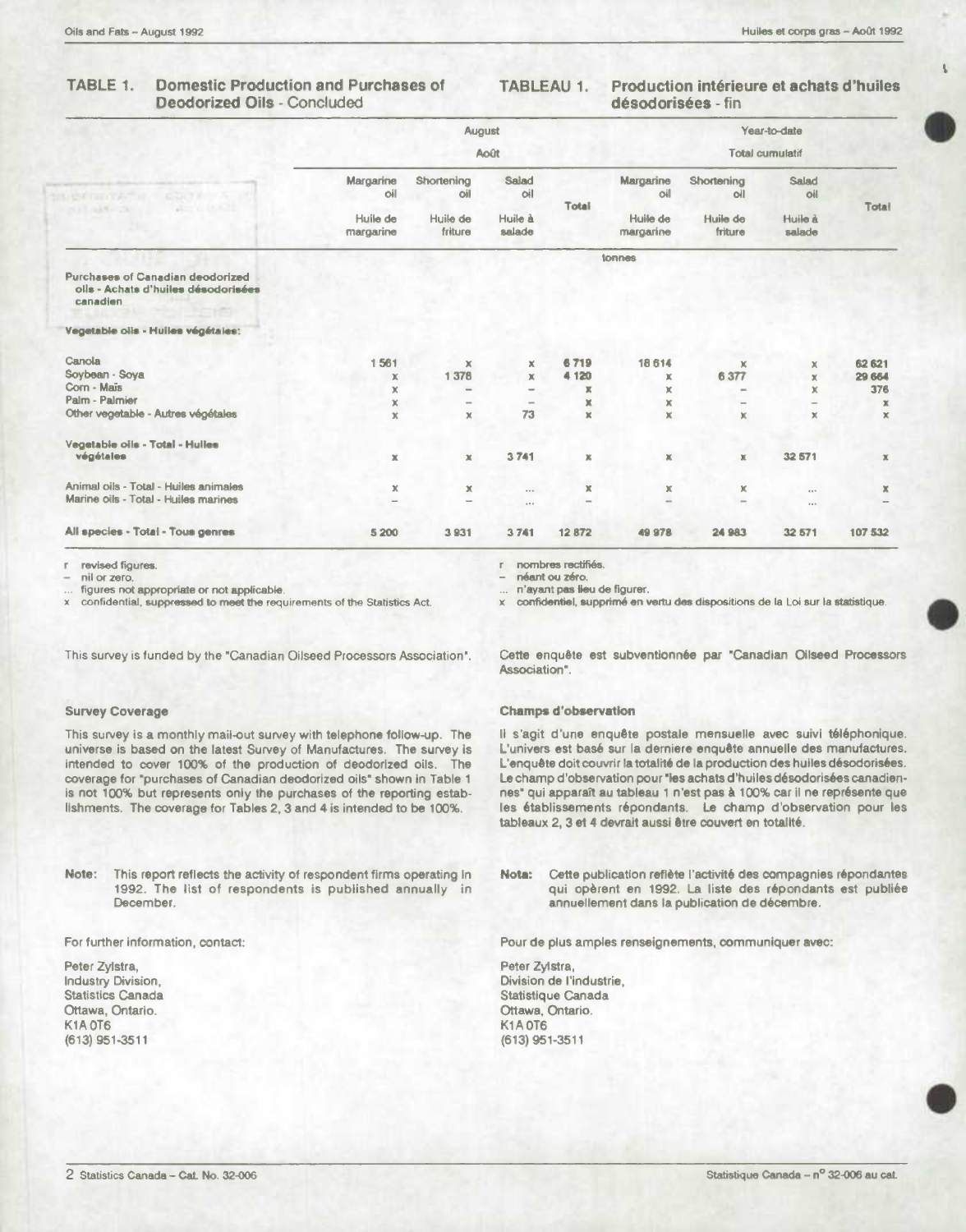$\overline{\mathbf{b}}$ 

## **Manufacturers' Sales and Stocks of** TABLE 2. **Deodorized Oils in Bulk**

### Ventes et stocks des fabricants d'huiles **TABLEAU 2.** désodorisées en vrac

|                                                                                                |                       | August              |                   |                        | Year-to-date        |                     |  |  |
|------------------------------------------------------------------------------------------------|-----------------------|---------------------|-------------------|------------------------|---------------------|---------------------|--|--|
|                                                                                                | <b>Août</b>           |                     |                   | <b>Total cumulatif</b> |                     |                     |  |  |
|                                                                                                | Margarine<br>oil      | Shortening<br>oil   | Salad<br>oil      | Margarine<br>oil       | Shortening<br>oil   | <b>Salad</b><br>oil |  |  |
|                                                                                                | Huile de<br>margarine | Huile de<br>friture | Huile à<br>salade | Huile de<br>margarine  | Huile de<br>friture | Huile à<br>salade   |  |  |
|                                                                                                | tonnes                |                     |                   |                        |                     |                     |  |  |
| Sales - Ventes                                                                                 |                       |                     |                   |                        |                     |                     |  |  |
| To packagers or bottlers <sup>1</sup> - Aux<br>empaqueteurs ou aux embouteilleurs <sup>1</sup> | 6 6 8 3               | 4 6 1 1             | 14 096            | 59 694 r               | 44751 r             | 114 437 r           |  |  |
| To others - A d'autres                                                                         |                       | 12 161              | 6 135             |                        | 99 383              | 43 539              |  |  |
| Bulk sales - Total - Ventes en vrac                                                            | 6 6 8 3               | 16772               | 20 231            | 59 694 r               | 144 134 r           | 157 976 г           |  |  |
| Total stocks - Total des stocks                                                                | 1 453                 | 1 533               | $\mathbb K$       | $0.0 - 0.1$            | 0.00                | 0.00                |  |  |

Not additive to packaged sales in table 3.

revised figures.

figures not appropriate or not applicable.

nil or zero.

TA

 $\ensuremath{\mathsf{I}}$ Non additif avec les ventes en paquets du tableau 3.

nombres rectifiés  $\bar{\Gamma}$ n'ayant pas lieu de figurer.

néant ou zéro.

| BLE 3. | <b>Manufacturers' Sales and Stocks of</b> |
|--------|-------------------------------------------|
|        | Margarine, Shortening' and Salad Oil      |
|        | in Packages                               |

Margarine, graisse préparée<sup>1</sup> et huile à<br>salade, ventes et stocks des fabricants **TABLEAU 3.** en paquets

|                                                         |           | August              |                   | Year-to-date    |                     |                   |
|---------------------------------------------------------|-----------|---------------------|-------------------|-----------------|---------------------|-------------------|
|                                                         |           | Août                |                   | Total cumulatif |                     |                   |
|                                                         |           | Shortening          | Salad<br>oil      |                 | Shortening          | Salad<br>oil      |
|                                                         | Margarine | Graisse<br>préparée | Huile à<br>salade | Margarine       | Graisse<br>préparée | Huile à<br>salade |
| Sales - Ventes                                          |           |                     | tonnes            |                 |                     |                   |
| Retail - Détail                                         | 9 4 21    | 2 6 9 6             | 2776              | 85 999          | 13 044              | 23 690            |
| Commercial and industrial - Commercial<br>et industriel | 1 356     | 8 376               | 1939              | 13 148          | 64 041              | 19864             |
| Total stocks - Total des stocks                         | 9598      | 8813                | 4 9 5 5           | 000             | $9.9.9$             | $\pi \circ \circ$ |
|                                                         |           | $\sim$              |                   |                 |                     |                   |

Including baking and frying oils and fats. revised figures.

figures not appropriate or not applicable.

confidential, suppressed to meet the requirements of the Statisitcs Act.  $\times$ 

Y compris les huiles et graisses de cuisson.

nombres rectifiés. r

n'ayant pas lieu de figurer.

confidentiel, supprimé en vertu des dispositions de la Loi sur la statistique.  $\times$